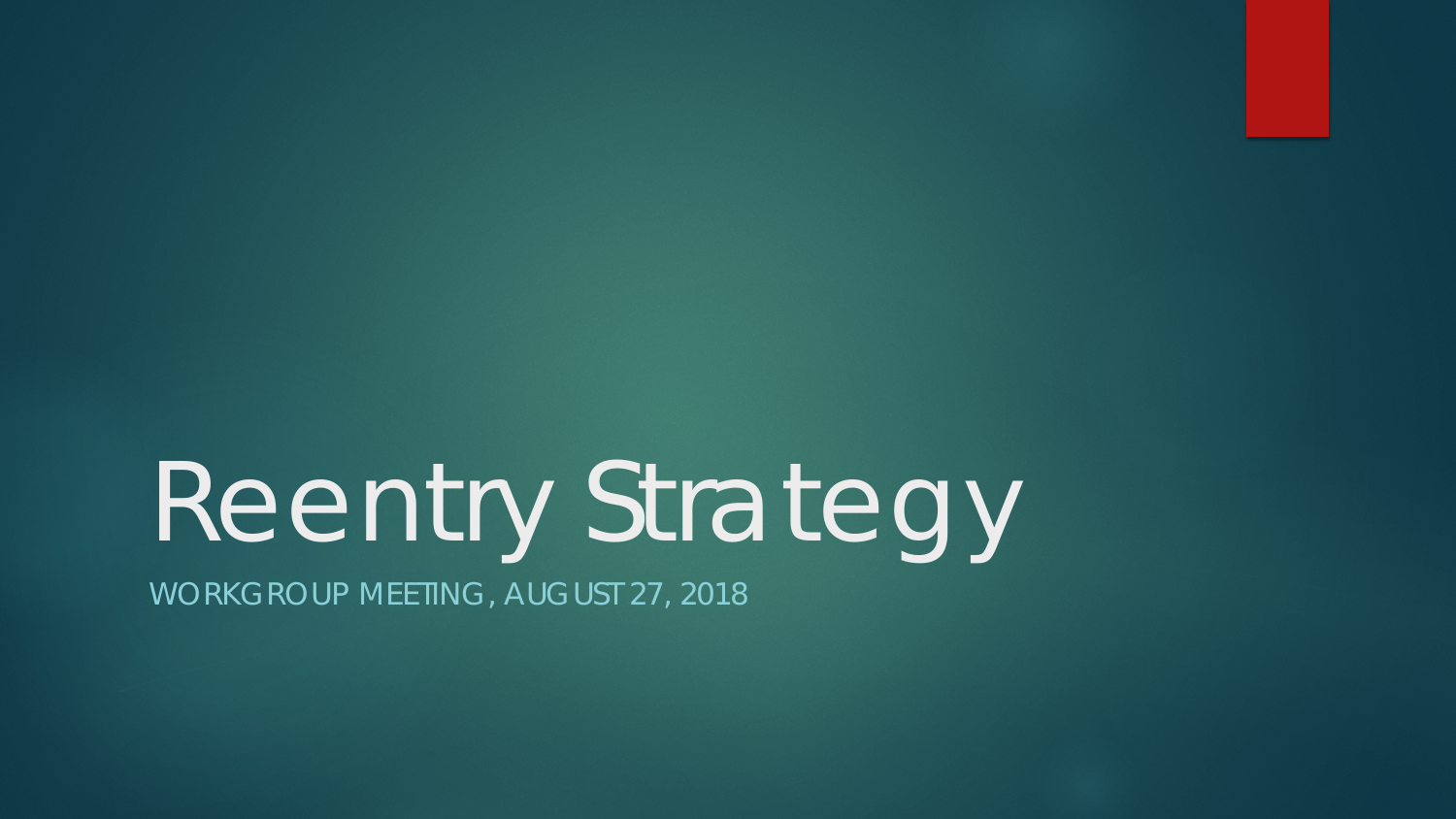## Reshaping the Future of Reentry

Build on the success of the past initiatives: Justice Reinvestment, Second Chance Society, grass roots reforms

 Incorporate outcome evaluation results to improve the value and impact of reentry process, programs and services

Strengthen existing and build new partnerships

 $\blacktriangleright$  Provide a road map to improve and/or expand reentry process, programs and services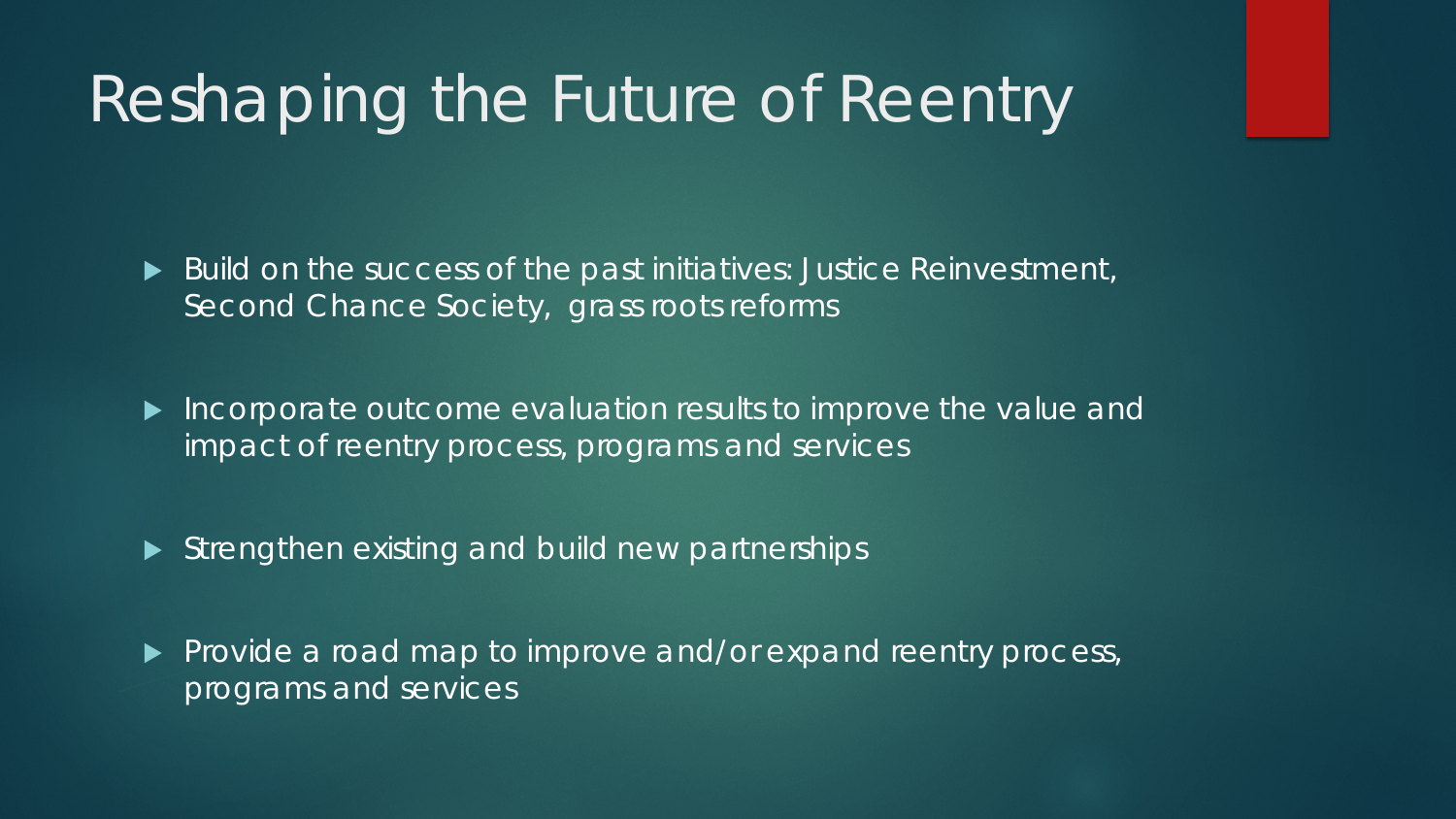#### Previous meeting 7-27: Next Steps

- ▶ Update reentry strategy goals and objectives
- Involve all stakeholders in strategy development
- **Include Second Chance Society initiatives**
- $\blacktriangleright$  Identify city and regional reentry initiatives
- $\blacktriangleright$  Incorporate updated data on persons reentering the community
- Utilize Results First/Justice Reinvestment to inform outcome evaluations
- **Finalize updated Reentry Strategy by December 2018**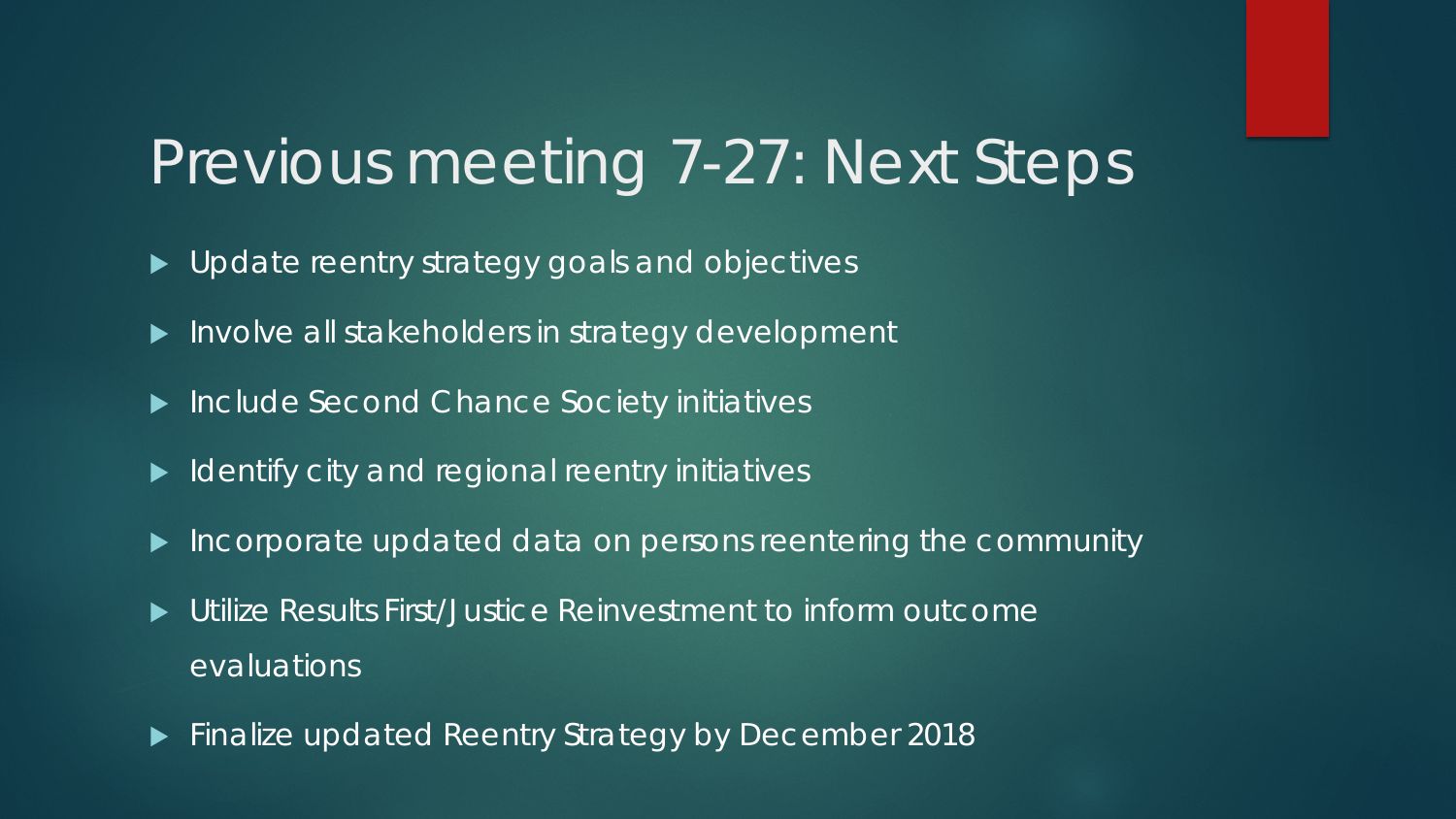# Strategic Planning Process

In Identify long- and short-term goals and success factors

Prioritize in order of importance to achieving mission

▶ Develop action plan for each goal that outlines

- what needs to be done
- $\blacktriangleright$  in what time frame
- $\blacktriangleright$  for how much
- by which agency or organization